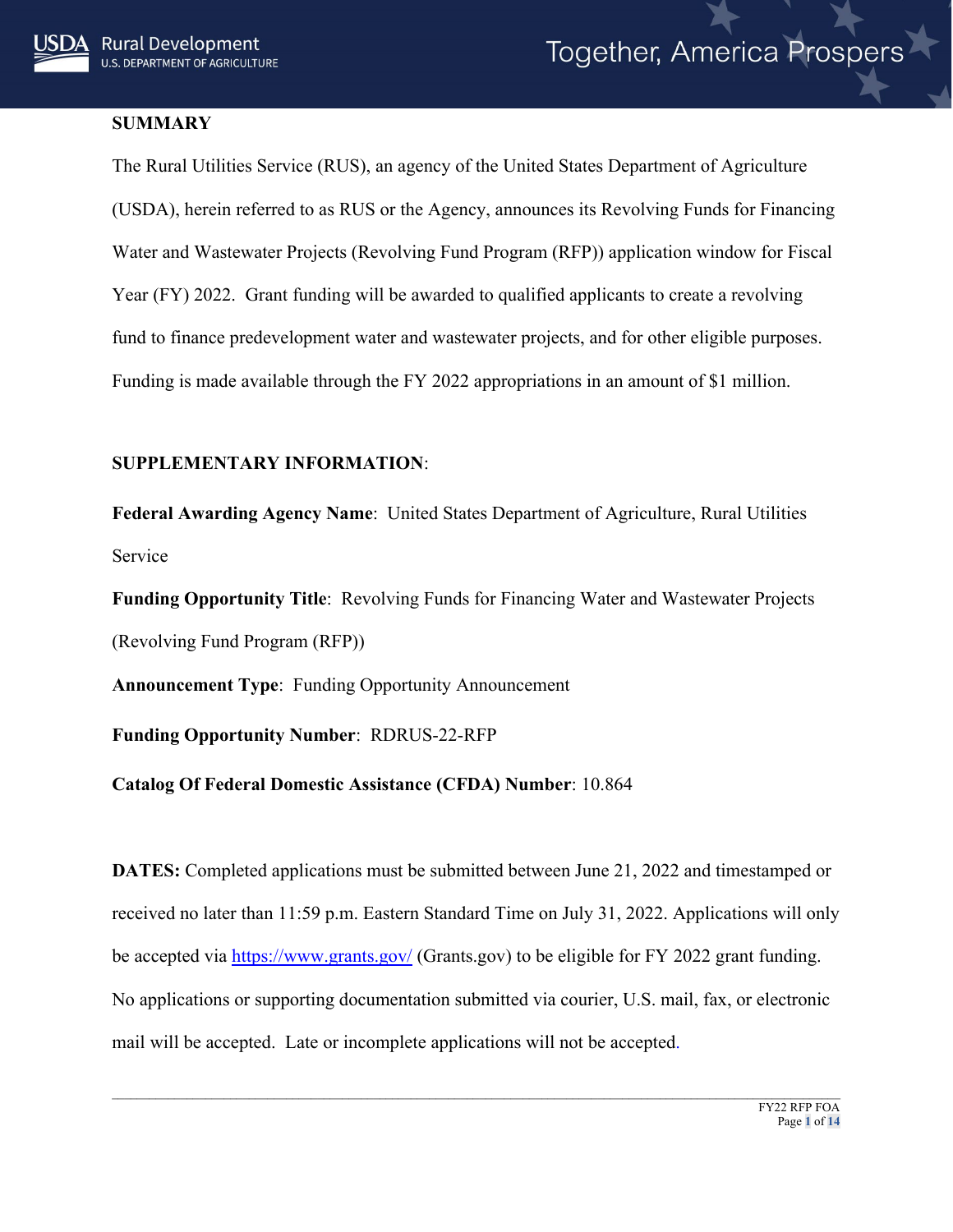**ADDRESSES:** Entities wishing to apply for assistance may download the application documents and requirements delineated in this notice from: [https://www.rd.usda.gov/programs](https://www.rd.usda.gov/programs-services/water-environmental-programs/revolving-funds-financing-water-and-wastewater-projects)[services/water-environmental-programs/revolving-funds-financing-water-and-wastewater](https://www.rd.usda.gov/programs-services/water-environmental-programs/revolving-funds-financing-water-and-wastewater-projects)[projects](https://www.rd.usda.gov/programs-services/water-environmental-programs/revolving-funds-financing-water-and-wastewater-projects)*.* Application information for electronic submissions may be found at [http://www.Grants.gov.](http://www.grants.gov/)

**FOR FURTHER INFORMATION CONTACT**: Penny Douglas, Grant Manager, Water and Environmental Programs, Rural Utilities Service, U.S. Department of Agriculture, at [Water-](mailto:Water-RD@usda.gov) $R\overline{D}\overline{Q}$ usda.gov or by phone at (202) 253-0504.

**ADMINISTRATIVE**: The Agency encourages applicants to consider projects that will advance the following key priorities (more details available at [https://www.rd.usda.gov/priority-points\)](https://gcc02.safelinks.protection.outlook.com/?url=https%3A%2F%2Fwww.rd.usda.gov%2Fpriority-points&data=04%7C01%7C%7C745c9875e40a4f783cc508d967c93b9d%7Ced5b36e701ee4ebc867ee03cfa0d4697%7C0%7C0%7C637654936272365989%7CUnknown%7CTWFpbGZsb3d8eyJWIjoiMC4wLjAwMDAiLCJQIjoiV2luMzIiLCJBTiI6Ik1haWwiLCJXVCI6Mn0%3D%7C1000&sdata=OAimYld0IAG78KMTUBnrLlwbARlYYJpfb0YZ8cd2q3k%3D&reserved=0):

- Assisting rural communities to recover economically from the impacts of the COVID-19 pandemic, particularly disadvantaged communities;
- Ensuring all rural residents have equitable access to Rural Development (RD) programs and benefits from RD funded projects; and
- Reducing climate pollution and increasing resilience to the impacts of climate change through economic support to rural communities.

*Discretionary Points*: At the Administrator's discretion, points will be awarded for proposals addressing these key priorities as further described in Section E.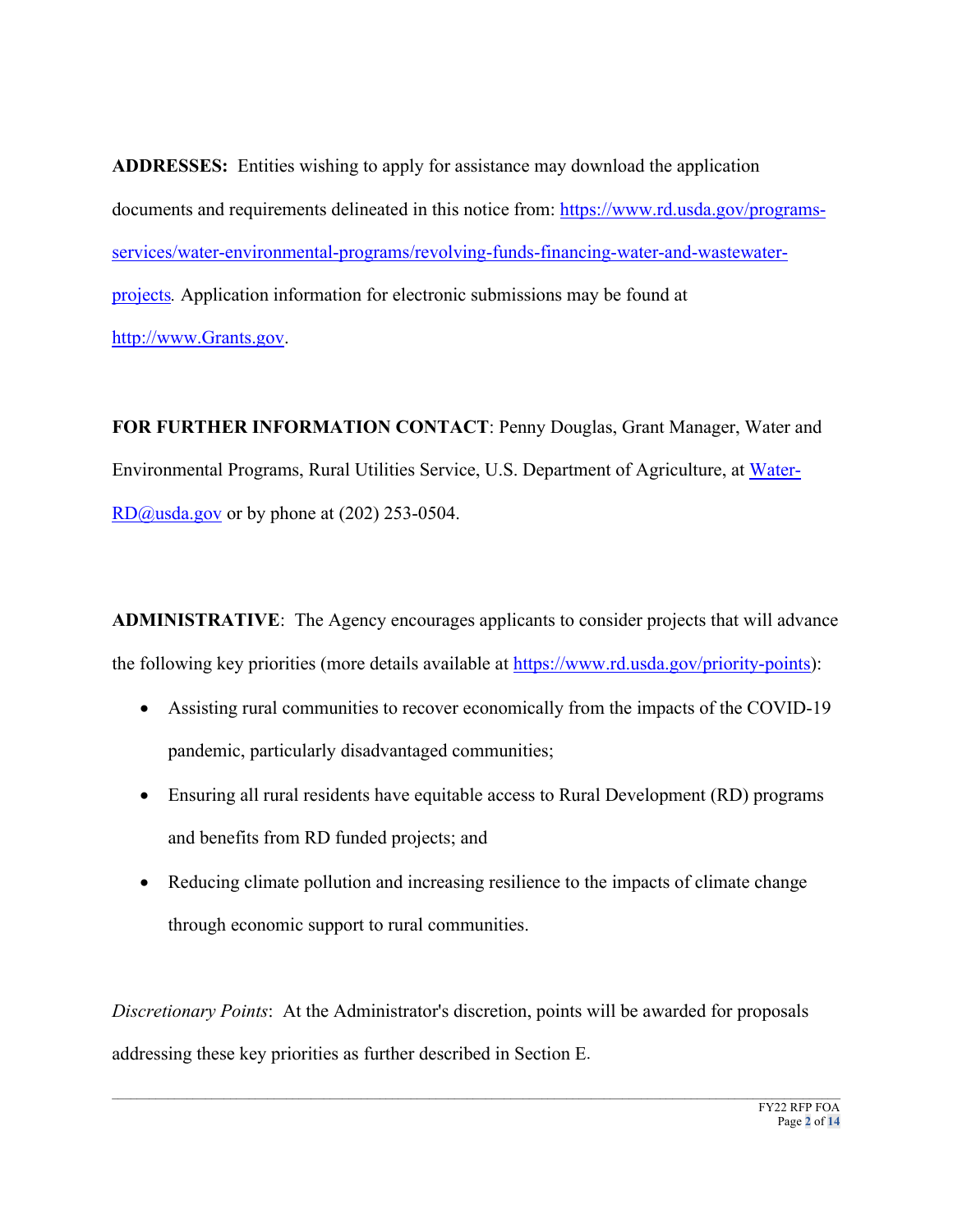### **A. Program Description**

Drinking water systems are vital to both health and economic development. With dependable water facilities, rural communities can attract families and businesses that will invest in the community and improve the quality of life for all residents. Without dependable water facilities, these communities cannot sustain economic development.

RUS provides financial and technical assistance to help communities bring safe drinking water and sanitary, environmentally sound waste disposal facilities to rural Americans. RUS supports the sound development of rural communities and the growth of our economy without endangering the environment.

The RFP was established under 7 CFR part 1783 to assist communities with water or wastewater systems. Qualified private, non-profit organizations selected for funding will receive RFP grant funds to establish a lending program for eligible entities. Eligible entities for the revolving loan fund will be those entities eligible under 7 U.S.C.1926(a)(1) and (2) to obtain a loan, loan guarantee, or grant from the Water and Waste Disposal Loans and Grants program administered by RUS. As grant recipients, qualified non-profit organizations will set up a revolving loan fund to provide loans to finance predevelopment costs of water or wastewater projects, or short-term small capital projects not part of the regular operation and maintenance of current water and wastewater systems. The total amount of loan financing to an eligible entity shall not exceed \$200,000 and shall be repaid in a term not to exceed 10 years. The interest rate shall be determined by the grant recipient and approved by RUS.

 $\_$  , and the state of the state of the state of the state of the state of the state of the state of the state of the state of the state of the state of the state of the state of the state of the state of the state of the

#### **B. Federal Award Information**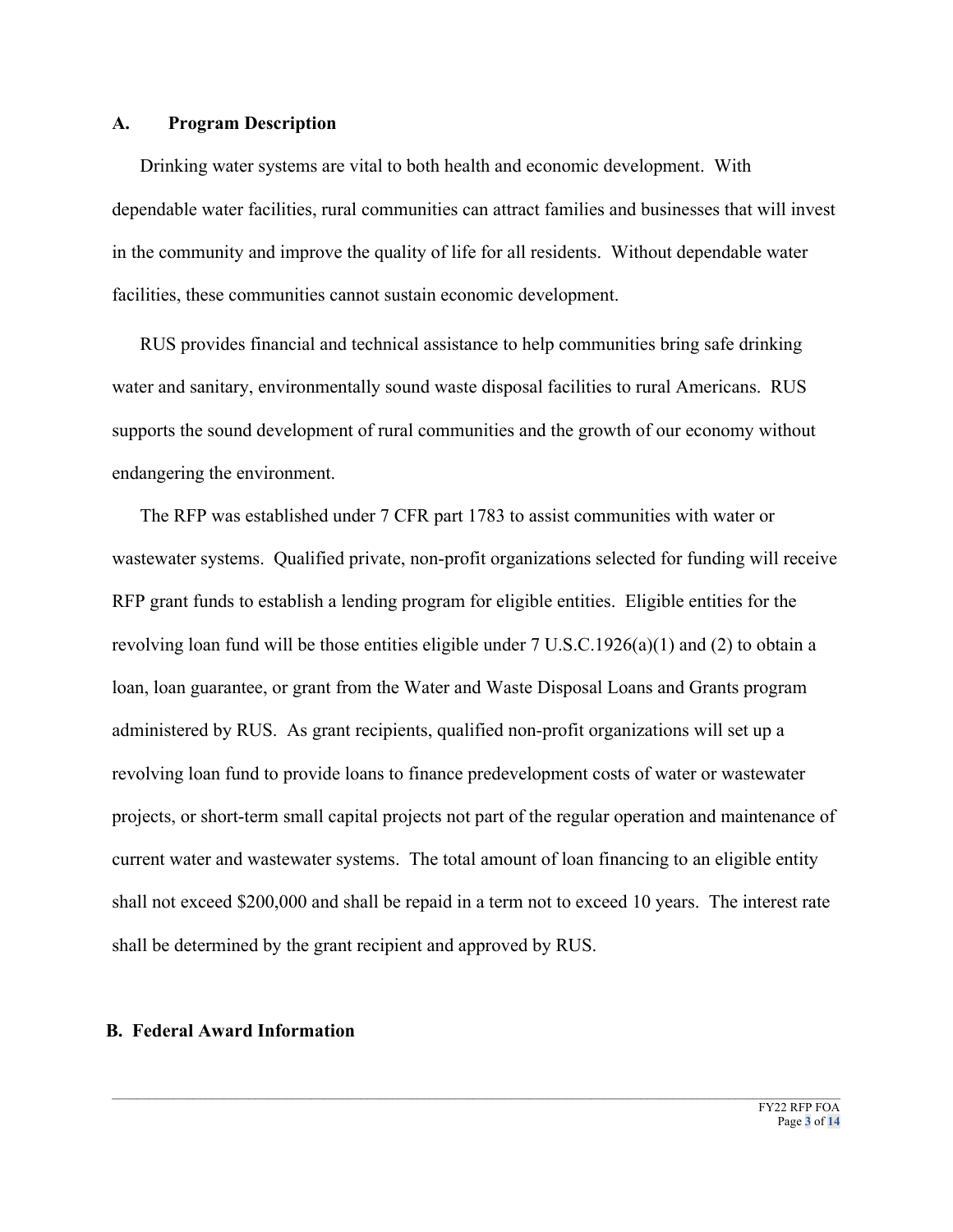The Agency will make awards, and the successful applicants will be required to execute documents appropriate to the project before funding will be advanced. Award documents specify the term of each award. Prior RFP grants cannot be renewed; however, existing RFP awardees can submit applications for new projects which will be evaluated as new applications. Grant applications must be submitted during the application window.

#### **C. Eligibility Information**

1) *Eligible Grant Recipients.* To be considered an eligible organization to receive a grant, applicants must meet the eligibility requirements of 7 CFR 1783.5, *What are the eligibility criteria for grant recipients?* All submitted proposals must meet the intent outlined in 7 CFR 1783.1, *What is the purpose of the Revolving Fund Program?* and 1783.12, *What are eligible uses of grant proceeds?* and be in conformance with 1783.13, *What administrative expenses may be funded with grant proceeds* and 1783, Subpart C*.*

*2) Eligible RFP Loan Recipients.* To be eligible for a revolving loan, applicants must meet the criteria of 7 CFR 1783.3, *Definitions*, and 1783.14, *What are the eligibility criteria for RFP loan recipients?*

3) *Cost Sharing or Matching.* Applicants must contribute at least 20 percent of funds from sources other than the proceeds of an RFP grant to pay part of the cost of a loan recipient's project. In-kind contributions will not be considered.

#### **D. Application and Submission Information**

The FY 2022 RFP Application Guide provides specific, detailed instructions for each item of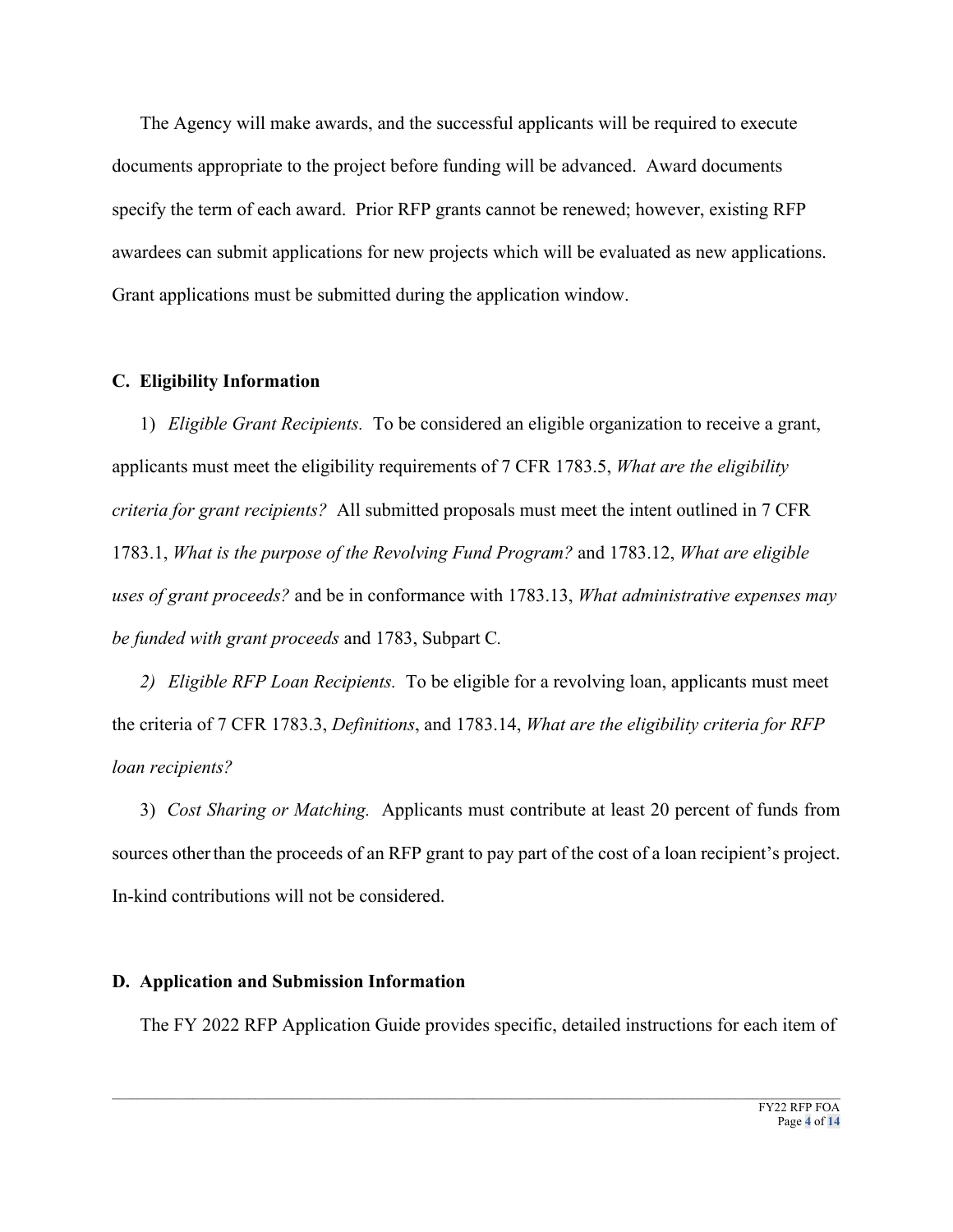a complete application. The Agency emphasizes the importance of including every item and strongly encourages applicants to follow the instructions carefully, using the examples and illustrations in the FY 2022 RFP Application Guide. Applicants should ensure they are using the most updated version of the Application Guide before submitting an application. Any updates to the Application Guide will be posted at [https://www.rd.usda.gov/programs-services/water](https://www.rd.usda.gov/programs-services/water-environmental-programs/revolving-funds-financing-water-and-wastewater-projects)[environmental-programs/revolving-funds-financing-water-and-wastewater-projects.](https://www.rd.usda.gov/programs-services/water-environmental-programs/revolving-funds-financing-water-and-wastewater-projects) For requirements of completed grant applications, refer to 7 CFR part 1783 Subpart B.

Prior to official submission of applications, applicants may request technical assistance or other application guidance from the Agency, so long as such requests are made prior to the application deadline**.** RUS contact information can be found in Section G of this document. The Agency will not solicit or consider extra scoring or eligibility information that is submitted after the application deadline. The Agency reserves the right to contact applicants to seek clarification on materials contained in the submitted application.

1) *Location of RFP Grant Program Information*. The FY 2022 RFP Application Guide, copies of necessary forms and samples, and the RFP regulation are available at https://www.grants.gov/ or [https://www.rd.usda.gov/programs-services/water-environmental](https://www.rd.usda.gov/programs-services/water-environmental-programs/revolving-funds-financing-water-and-wastewater-projects)[programs/revolving-funds-financing-water-and-wastewater-projects](https://www.rd.usda.gov/programs-services/water-environmental-programs/revolving-funds-financing-water-and-wastewater-projects)

*2) Content and Form of Application Submission.* 

(a) To be considered for funding, applicants must be an eligible entity and must submit a complete application by the deadline date. Applicants should consult the cost principles and general administrative requirements for grants pertaining to their organizational type to prepare the budget and complete other parts of the application. Applications should be prepared in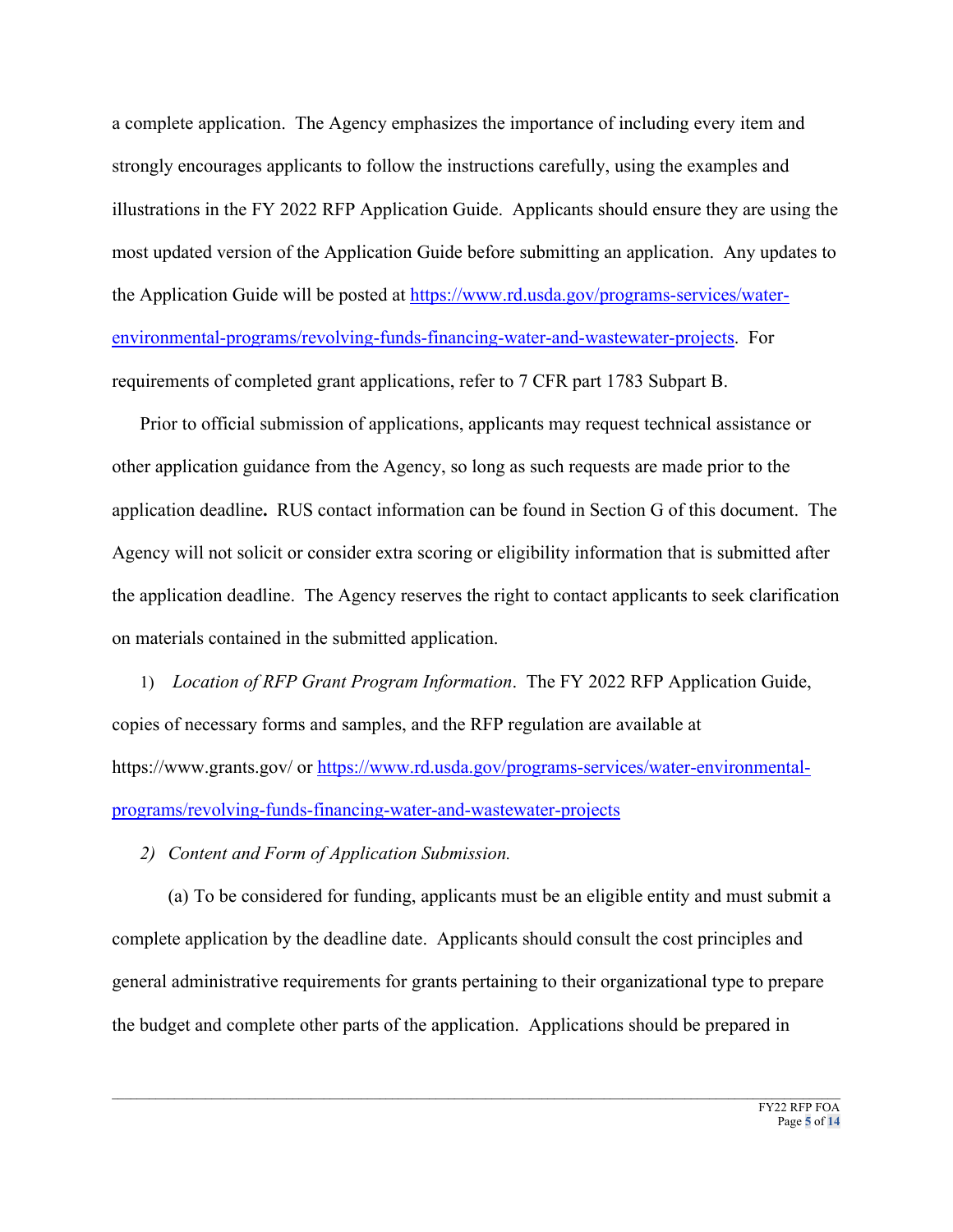conformance with 7 CFR part 1783, and departmental and other applicable regulations including 2 CFR parts 180, 182, 200, 400 and 421, or any successor regulations.

(b) Carefully review this document, the FY 2022 RFP Application Guide, and 7 CFR part 1783, which detail all required items for a complete application.

(c) Applicants are required to maintain a Unique Entity ID (UEI) and maintain an active registration in the System for Award Management (SAM) database. Renewal can be completed online at: [SAM.gov | Home.](https://sam.gov/content/home) This registration must be renewed and revalidated every 12 months for as long as there is an active loan, grant, or guaranteed loan with the Agency. To ensure the information is current, accurate and complete, and to prevent the SAM account expiration, the review and updates must be performed within 365 days of the activation date, commonly referred to as the expiration date. The registration process may take up to 10 business days. (See 2 CFR Part 25 and the "Help" section at **SAM.gov** | Home.

(d) Complete the Financial Assistance General Certifications and Representatives in SAM.

### *3) Application Submittal.*

(a) Applications must be submitted electronically. To file an electronic application over the internet, please visit [https://www.Grants.gov.](https://www.grants.gov/) Applications and supporting material will not be accepted via courier, U.S. Mail, fax, or email.

(b) Applicants must be registered with Grants.gov before a grant application can be submitted. If you have not used Grants.gov before, you will need to register in SAM. SAM registers your organization and stores your organizational information, which allows Grants.gov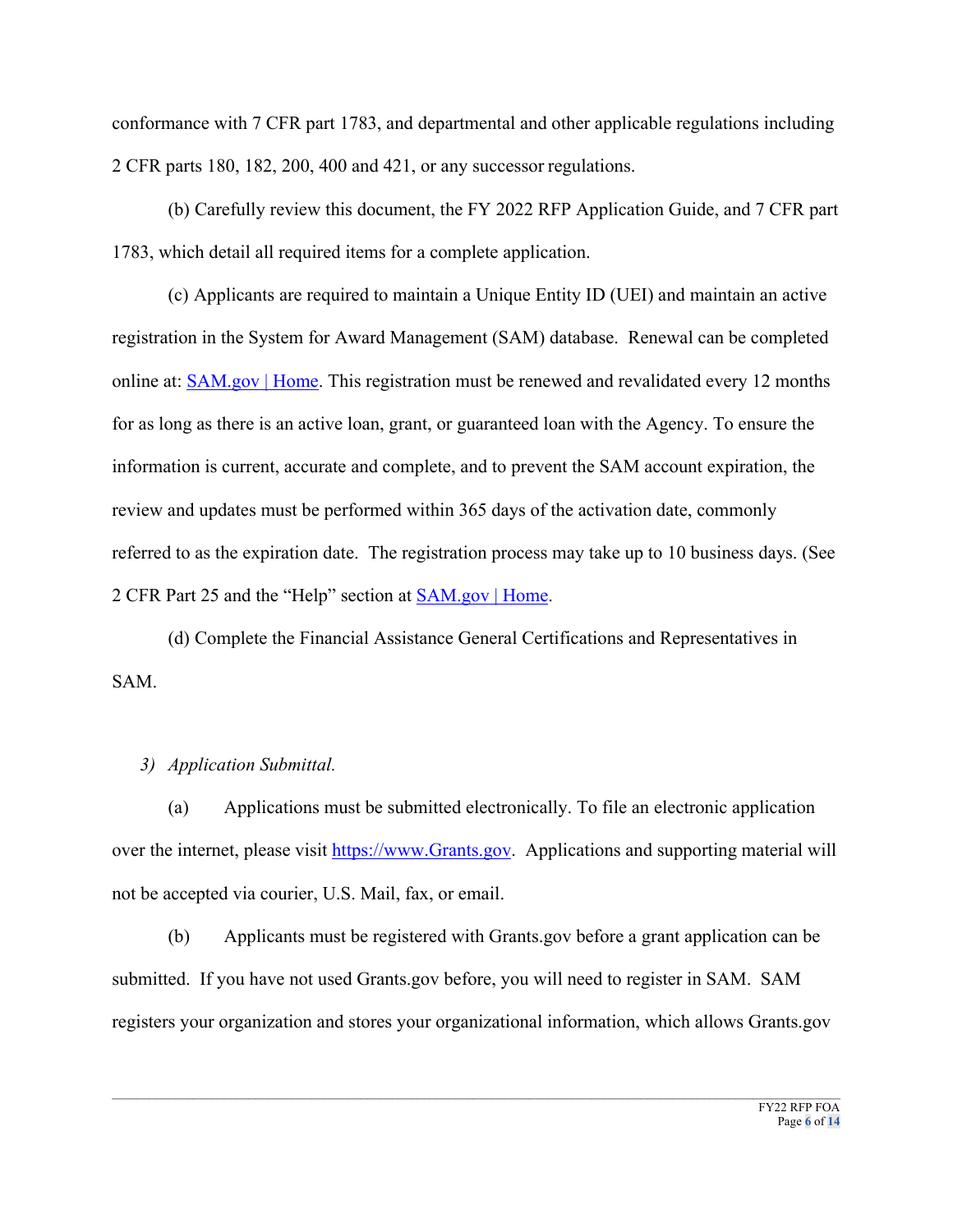to use it to verify your identity. The registration processes may take up to 10 business days to complete. Follow the instructions at Grants.gov for registering and submitting an electronic application. RUS may request original signatures on electronically submitted documents later. All electronic documents must be submitted in Excel, Word, or PDF format. If system errors or technical difficulties occur, use the customer support resources available at the Grants.gov website.

4) *Submission Dates and Times.*

(a) Electronic grant applications must be received no later than 11:59 p.m., Eastern Standard Time, on July 31, 2022, to be eligible for FY 2022 funding. Late or incomplete applications will not be eligible for FY 2022 grant funding.

(b) Applications and supporting material will not be accepted via courier, U.S. mail, fax, or email.

(c) If the submission deadline falls on Saturday, Sunday, or a Federal holiday, the application is due the next business day.

# **E. Application Review Information**

1) *Review Standards.* Within 30 days of receiving your application, RUS will provide you with written acknowledgement of the receipt of an application. Your application will be reviewed for completeness to determine if you included all of the items required. As a result of the review, the following actions will then be taken:

(a) Incomplete or ineligible applications as of the deadline for submission will not be considered. If an application is determined to be incomplete or ineligible, the applicant will be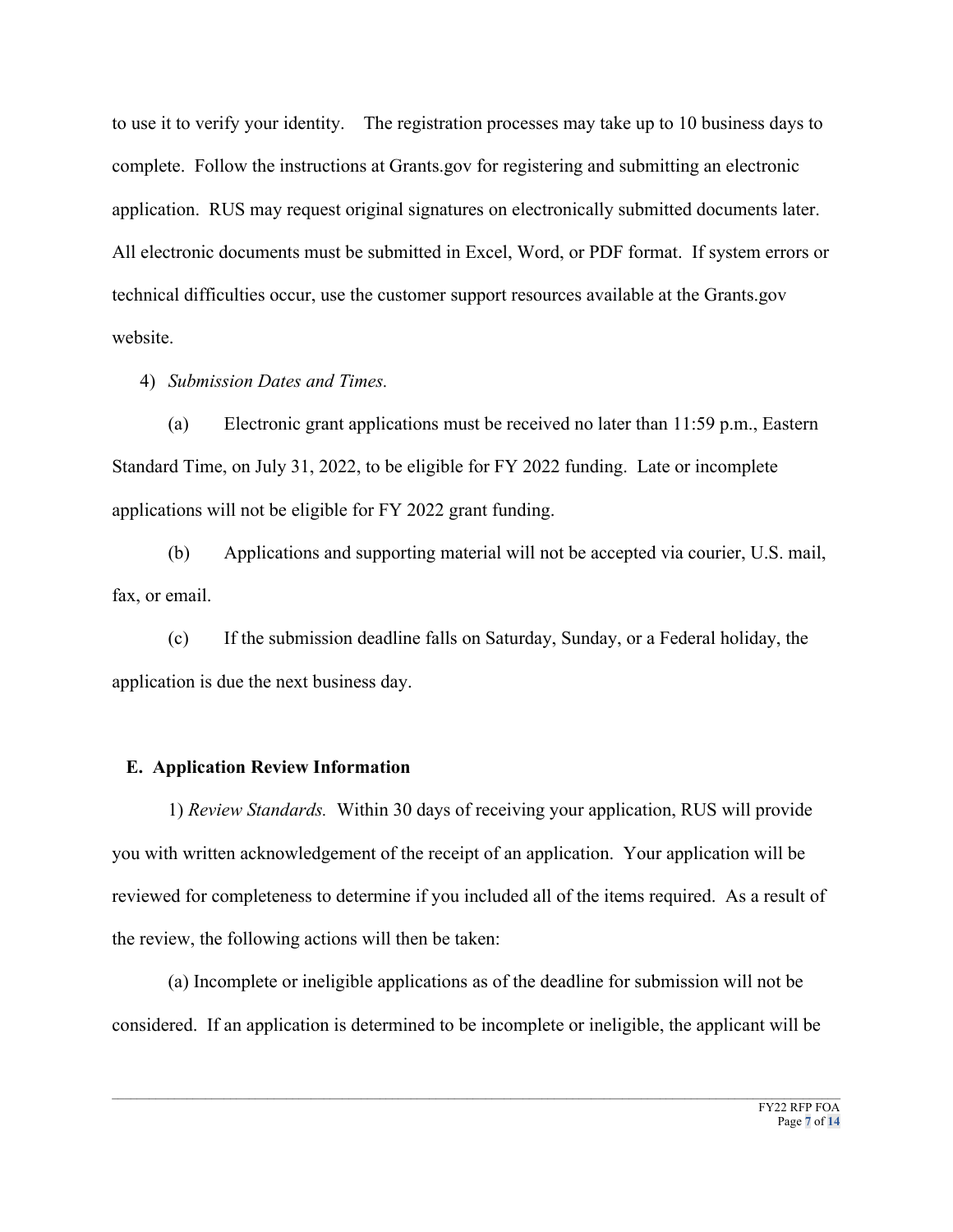notified in writing of the reason and the application will be returned.

(b) Complete, eligible applications will be evaluated competitively by a review team, composed of at least two RUS employees from the Water and Environmental Programs. They will make overall recommendations based on factors such as eligibility, application completeness, and conformity to application requirements. They will score and rank the applications based on criteria as described in the 7 CFR 1783, the FY 2022 RFP Application Guide, and below. RUS reserves the right to request additional information once an application is determined to be complete to minimize the risk of duplication of other federal efforts. Lowscoring projects may not be awarded funding even if funding remains available at RUS's discretion.

(c) Regardless of the score an application receives, if RUS determines that the project is technically infeasible or ineligible, RUS will notify the applicant in writing and the application will be returned with no further action.

2) *Evaluation Criteria*. All applications that are complete and eligible will be ranked competitively based on the following scoring criteria:

| Criteria No. | <b>Criteria</b>                                                         | <b>Points</b> |
|--------------|-------------------------------------------------------------------------|---------------|
|              | Degree of expertise and successful experience in making and servicing   |               |
|              | commercial loans, with a successful record, for the following number of |               |
|              | full years:                                                             |               |
|              | At least 1 but less than 3 years<br>$\circ$                             | 5 points      |
|              | At least 3 but less than 5 years<br>$\circ$                             | 10 points     |
|              | At least 5 but less than 10 years<br>$\circ$                            | 20 points     |
|              | 10 or more years<br>$\circ$                                             | 30 points     |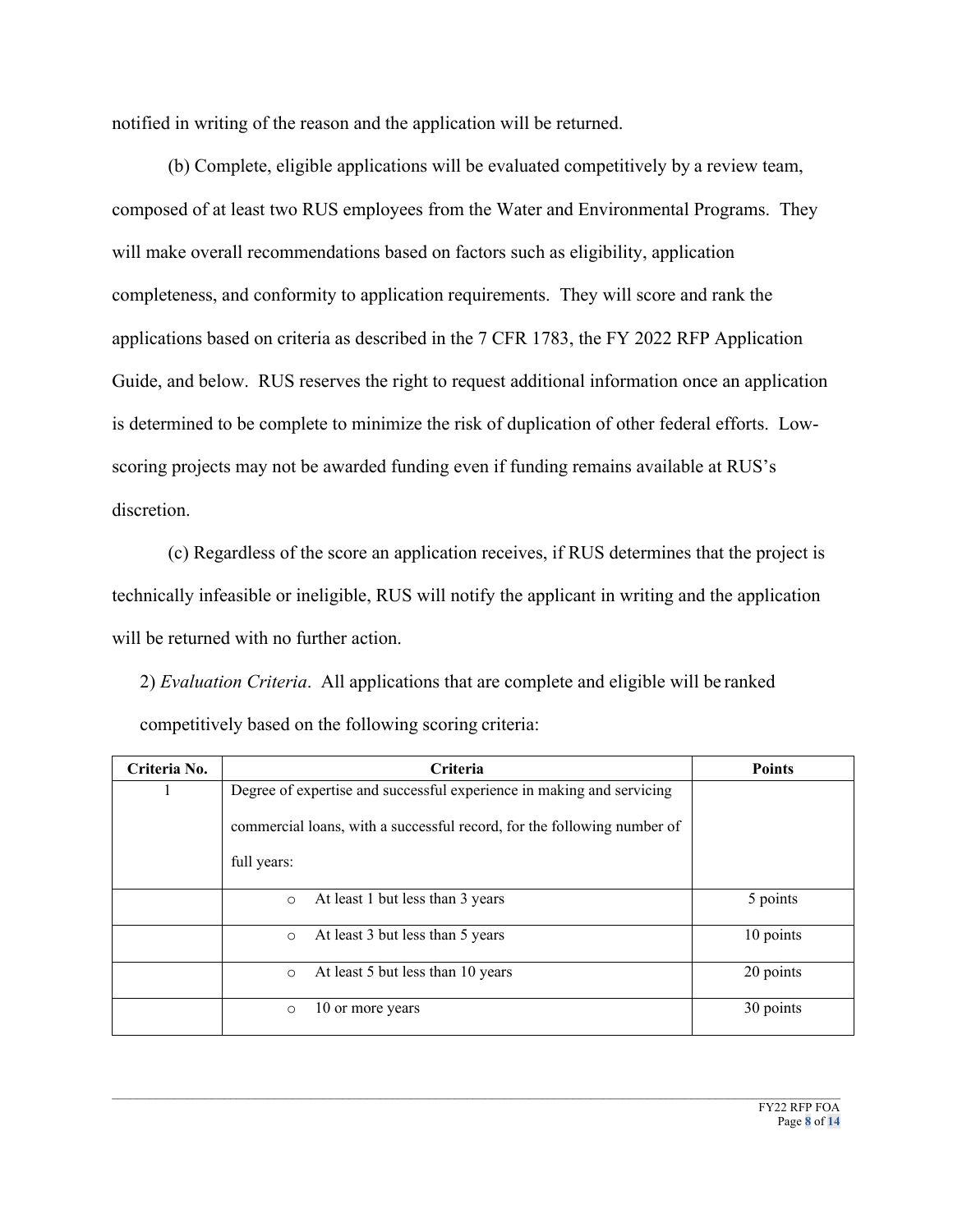| $\overline{2}$           | Extent to which the work plan demonstrates a well thought out,             |                 |
|--------------------------|----------------------------------------------------------------------------|-----------------|
|                          | comprehensive approach to accomplishing the objectives of this part,       |                 |
|                          | clearly defines who will be served by the project, clearly articulates the | Up to 40 points |
|                          | problem/issues to be addressed, identifies the service area to be covered  |                 |
|                          | by the RFP loans, and appears likely to be sustainable.                    |                 |
| $\overline{\mathbf{3}}$  | Percentage of applicant contributions. Points allowed under this           |                 |
|                          | paragraph will be based on written evidence of the availability of funds   |                 |
|                          | from sources other than the proceeds of an RFP grant to pay part of the    |                 |
|                          | cost of a loan recipient's project. In-kind contributions will not be      |                 |
|                          | considered. Funds from other sources as a percentage of the RFP grant      |                 |
|                          | and points corresponding to such percentages are as follows:               |                 |
|                          | Less than 20%<br>$\circ$                                                   | Ineligible      |
|                          | At least 20% but less than 50%<br>$\circ$                                  | 10 points       |
|                          | 50% or more<br>$\circ$                                                     | 20 points       |
| $\overline{\mathcal{A}}$ | Extent to which the goals and objectives are clearly defined, tied to the  | Up to 15 points |
|                          | work plan, and are measurable.                                             |                 |
|                          |                                                                            |                 |
| 5                        | Lowest ratio of projected administrative expenses to loans advanced.       | Up to 10 points |
| 6                        | The evaluation methods for considering loan applications and making        |                 |
|                          | RFP loans are specific to the program, clearly defined, measurable, and    | Up to 20 points |
|                          | are consistent with program outcomes.                                      |                 |
| $\tau$                   | *Administrator's discretionary points. In order to be considered for       |                 |
|                          | these points, the applicant's work plan must include a separate section    |                 |
|                          | titled, "Administrative Points." Applications may be awarded up to a       |                 |
|                          | total of 10 points for the following three priorities:                     | Up to 10 points |
|                          | 1. Assisting rural communities recover economically from the impacts       |                 |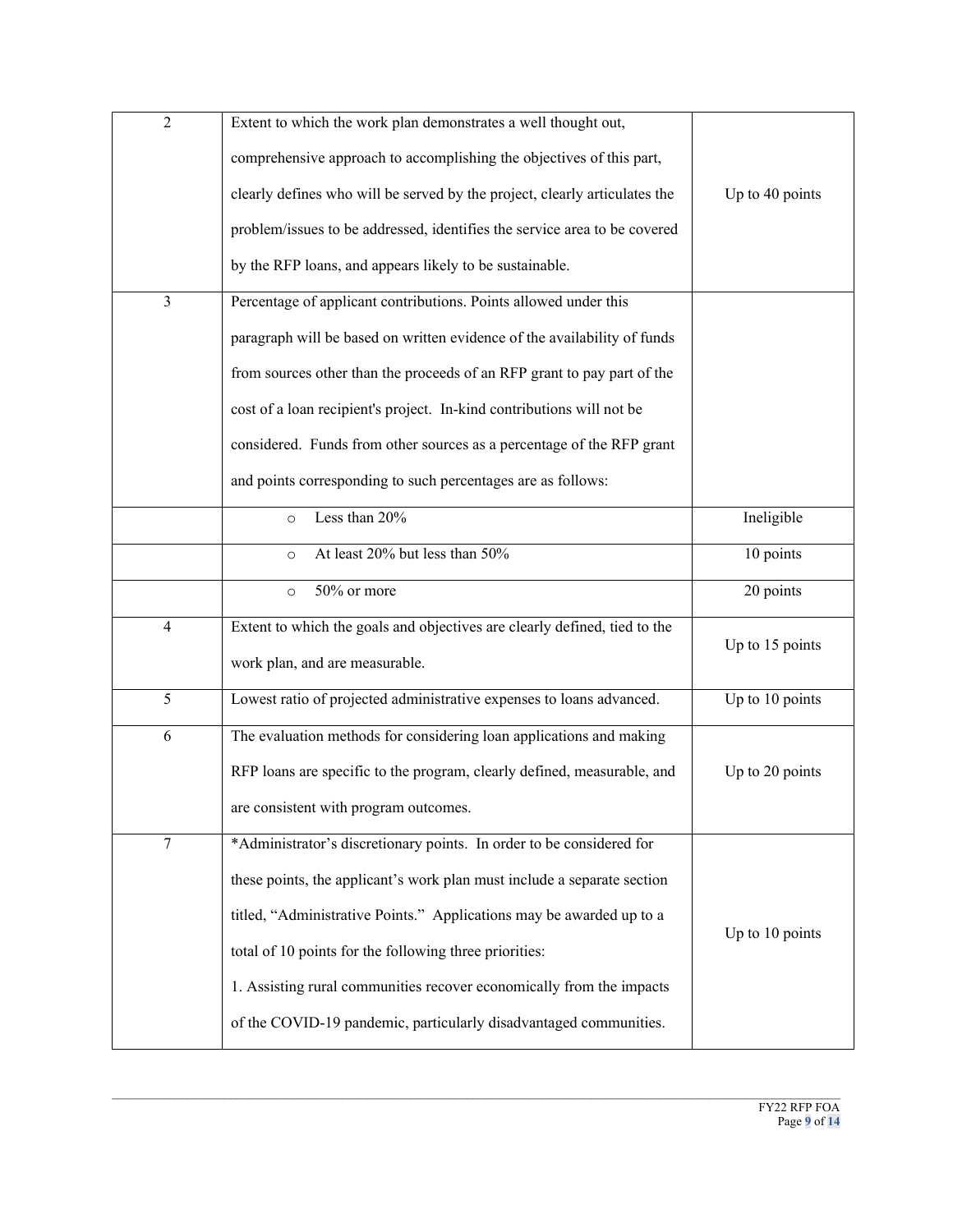| Proposals where the project is located in or serving one of the top 10%     |
|-----------------------------------------------------------------------------|
| of counties or county equivalents based upon county risk score in the       |
| United States. Information on this priority may be found at:                |
| https://www.rd.usda.gov/priority-points                                     |
| 2. Ensuring all rural residents have equitable access to RD programs and    |
| benefits from RD funded projects. Direct technical assistance to a          |
| project located in or serving a community with a score 0.75 or above on     |
| the CDC Social Vulnerability Index. Information on this priority may be     |
| found at: https://www.rd.usda.gov/priority-points                           |
| 3. Reduce climate pollution and increasing resilience to the impacts of     |
| climate change through economic support to rural communities. Direct        |
| technical assistance to a project addressing climate impacts shown as       |
| either quantitative or qualitative. Additional information on this priority |
| may be found at: https://www.rd.usda.gov/priority-points                    |
| Quantitative: Project is located in or serving coal, oil and gas,           |
| and power plant communities whose economic well-being                       |
| ranks in the most distressed tier of the Distressed                         |
| Communities Index.                                                          |
| Qualitative: Demonstrating how proposed climate-impact                      |
| projects improve the livelihoods of community residents and                 |
| meet pollution mitigation or clean energy goals.                            |
|                                                                             |
|                                                                             |

\*The administrative points will be awarded solely on the aforementioned factors, up to a cumulative total of 10 points.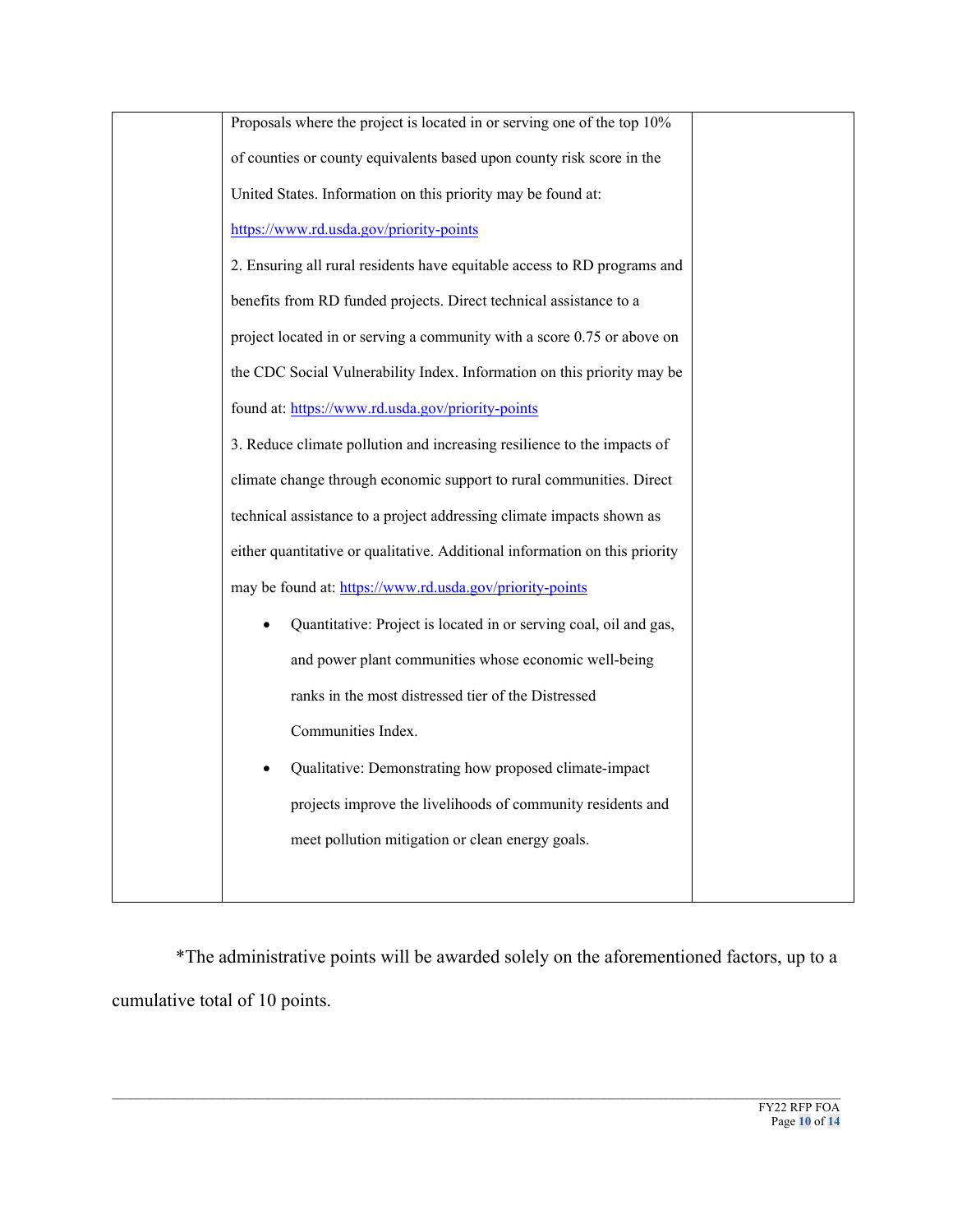#### **F. Federal Award Administration Information**

1) *Application Outcomes.* There are four possible outcomes following the submission of an application under the RFP. RUS reserves the right to make no grant awards if all applications are ineligible, incomplete, and/or do not meet the established program objectives and priorities. RUS may determine that the application is:

- a) Eligible and selected for funding,
- b) Eligible but offered less funds than requested,
- c) Eligible but not selected for funding due to ranking of all applications by score, or
- d) Ineligible for the grant.

2) *Award Notices.* RUS will notify applicants selected for funding by an award letter accompanied by a grant agreement and multi-tier action environmental compliance agreement. The grant agreement will contain the terms and conditions for the grant; the multitier action environmental compliance agreement will detail the recipient's responsibilities in meeting the Agency's Environmental Policies and Procedures, 7 CFR 1970, in particular §1970.55 which applies to multi-tier actions or relending actions. The multi-tier action environmental compliance agreement acknowledges that further "tiered" environmental review is required and coordinated by the recipient prior to approving subrecipient applications for relending purposes.

3) *Payments/Reimbursements.* Pursuant to the grant agreement, grant funds will be released over the course of the grant period in reimbursement for the performance of eligible, approved activities, which do not duplicate similar federal efforts or tasks. The grant agreement will also include reporting and outline actions containing pre-approval requirements consistent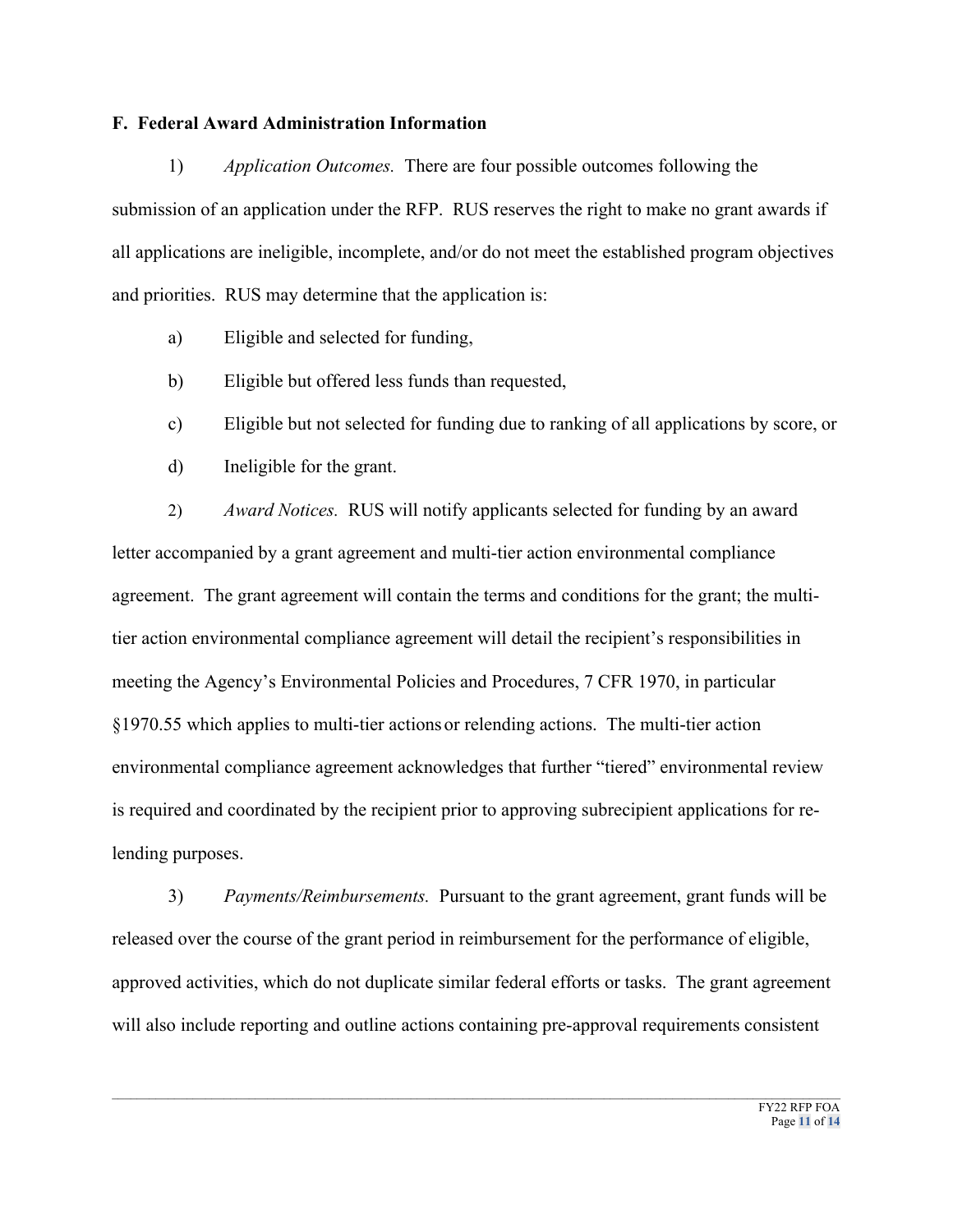with 7 CFR part 1783 and 2 CFR part 200 which if not met, may result in a delay in reimbursement, disallowance of expense, or a suspension of the grant.

4) *Scope of Services.* Any change in the scope of the project, budget adjustments of more than 10 percent of the total budget, or any other significant change in the project must be reported to and approved prior to the change by the approval official by written amendment to the grant agreement. Any change not approved may be cause for termination of the grant.

5) *Reporting.* Performance reporting, including applicable forms, narratives, and other documentation, are to be completed and submitted in accordance with the provisions of 7 CFR 1783, 2 CFR 170, and 2 CFR 200. Further, all grantees must submit an audit or financial information covering the defined period of performance as outlined in 2 CFR 200.

## **G. Federal Awarding Agency Contacts**

1) Website*.* [https://www.rd.usda.gov/programs-services/water-environmental](https://www.rd.usda.gov/programs-services/water-environmental-programs/revolving-funds-financing-water-and-wastewater-projects)[programs/revolving-funds-financing-water-and-wastewater-projects](https://www.rd.usda.gov/programs-services/water-environmental-programs/revolving-funds-financing-water-and-wastewater-projects)

2) Telephone: (202) 253-0504

3) E-mail: Water-RD@usda.gov

4) Main point of contact: Penny Douglas, Community Programs Specialist, Water and Environmental Programs, Rural Utilities Service, U.S. Department of Agriculture.

# **H. Other Information**

# **Paperwork Reduction Act**

In accordance with the Paperwork Reduction Act, the paperwork burden associated with this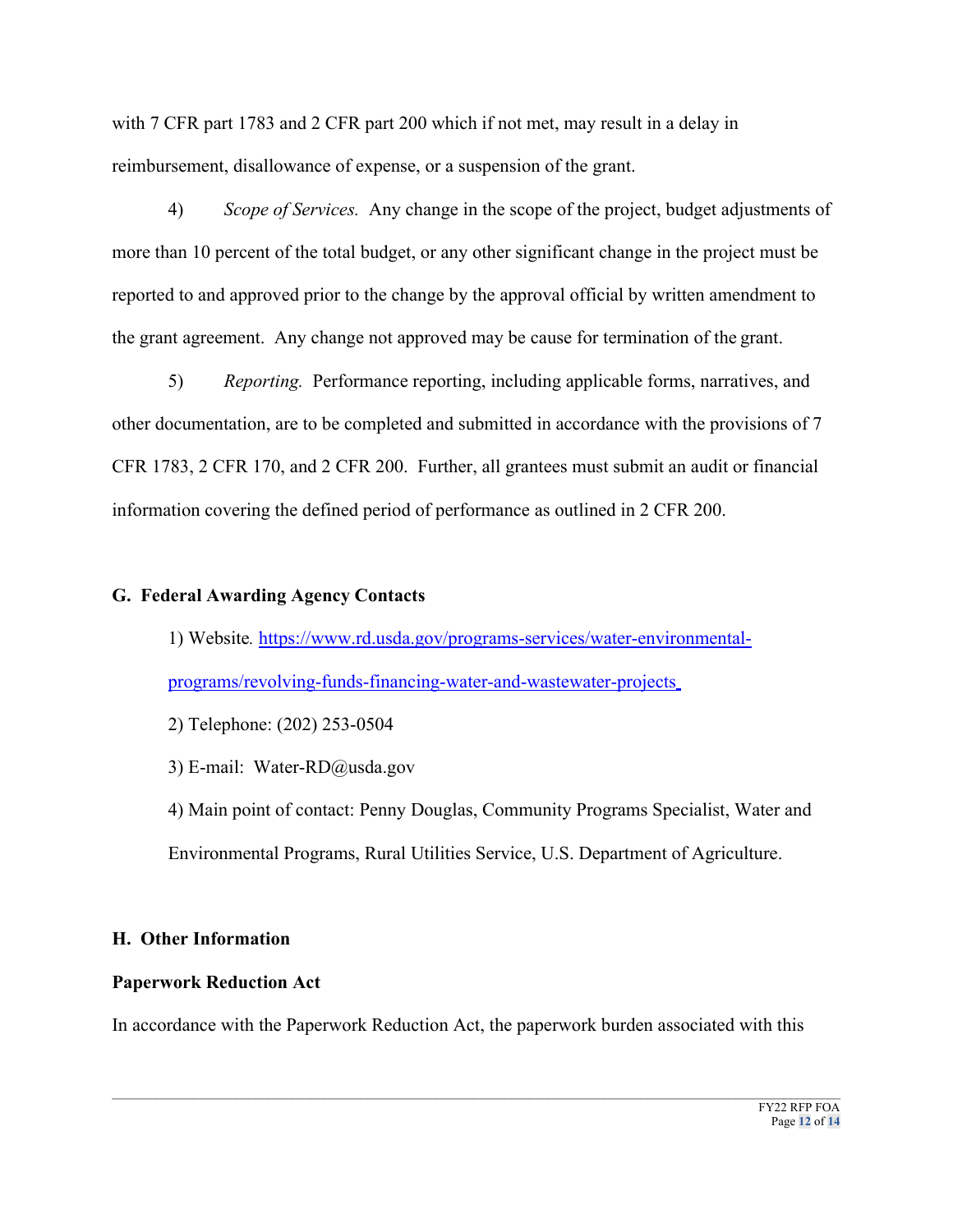notice has been approved by the Office of Management and Budget (OMB) under OMB Control Number 0572–0138.

#### **Non-Discrimination Statement**

### USDA Non-Discrimination Statement

In accordance with Federal civil rights laws and USDA civil rights regulations and policies, the USDA, its Mission Areas, agencies, staff offices, employees, and institutions participating in or administering USDA programs are prohibited from discriminating based on race, color, national origin, religion, sex, gender identity (including gender expression), sexual orientation, disability, age, marital status, family/parental status, income derived from a public assistance program, political beliefs, or reprisal or retaliation for prior civil rights activity, in any program or activity conducted or funded by USDA (not all bases apply to all programs). Remedies and complaint filing deadlines vary by program or incident.

Program information may be made available in languages other than English. Persons with disabilities who require alternative means of communication to obtain program information (e.g., Braille, large print, audiotape, American Sign Language) should contact the responsible Mission Area, agency, or staff office; the USDA TARGET Center at (202) 720-2600 (voice and TTY); or the Federal Relay Service at (800) 877-8339.

To file a program discrimination complaint, a complainant should complete a Form AD-3027,